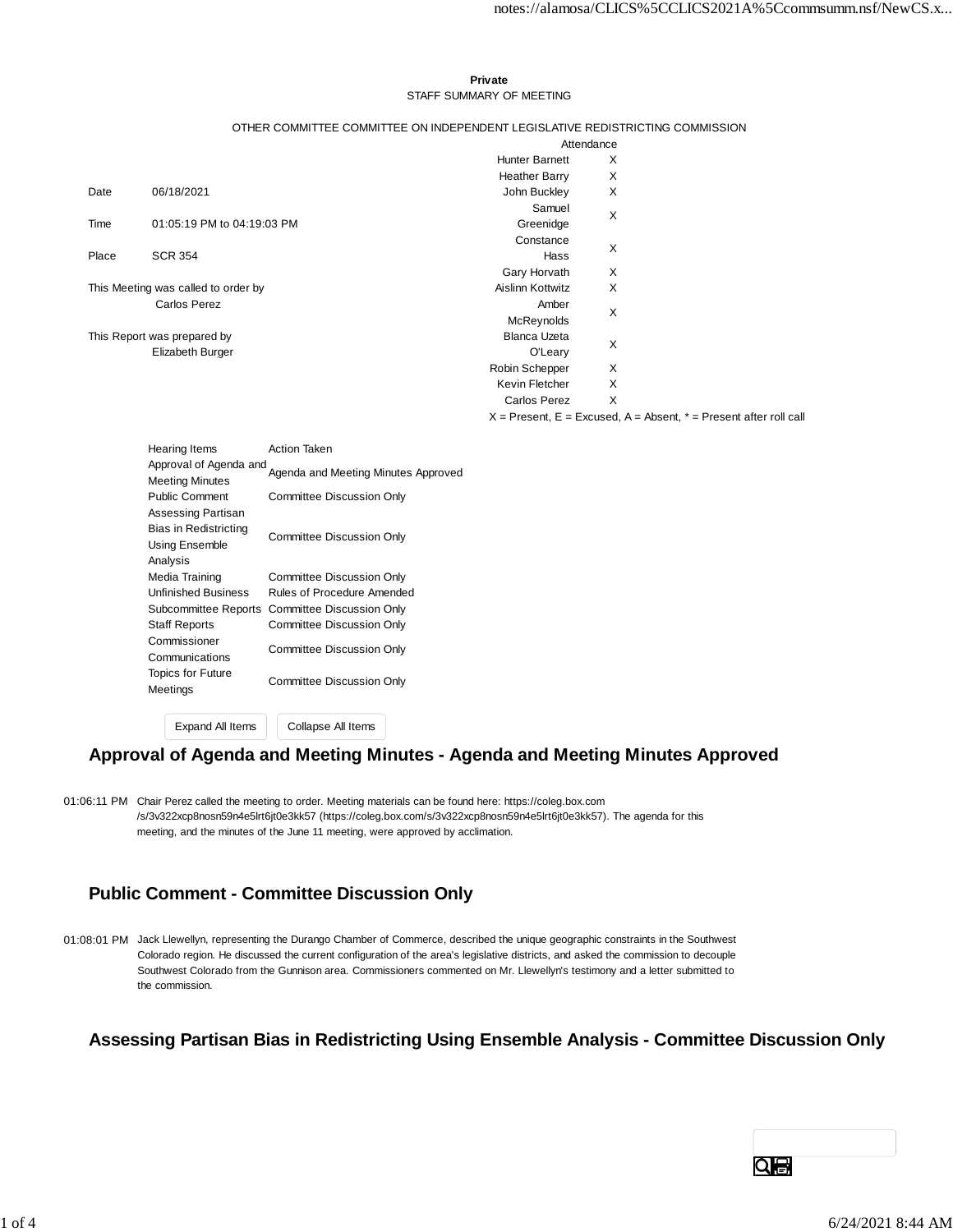- 01:15:22 PM Dr. Beth Malmskog, Colorado College, began the presentation on ensemble analysis and assessing partisan bias in redistricting. She said the fundamental question that ensemble analysis attempts to answer is whether it is possible to measure partisan bias in redistricting plans in a manner that will satisfy courts, legislative bodies, redistricting commissions, and citizens. She discussed redistricting principles, include compactness. She gave an example of a redistricting effort in another state, noting that more compact maps were still partisan. Dr. Malmskog further discussed proportionality, and the idea that fair districts would result in a seat share for each party that is approximately proportional to the share of the party's vote in the election. She also discussed partisan symmetry, based on the principle that how one party performs with a certain vote share should be the same regardless of which party wins the vote share. For each of these issues, she noted that there is a problem with context, and noted that failures in all metrics can result from human geography rather than deliberate gerrymandering.
- 01:23:53 PM Dr. Malmskog continued by discussing congressional districts in Massachusetts and precinct-level voting data in the state. She said that research has found that even without requiring that districts be contiguous, there was no way to build any district from basic units to create a majority-Republican district. This was due to how spread out Republican voters were throughout the state.
- 01:25:48 PM She discussed the concept of ensemble analysis, which is based on randomly drawn maps and statistical sampling. The concept is to randomly generate thousands or millions of valid districting plans (without regard to partisan data), and then create a histogram showing the frequency of various outcomes. This creates a picture of what is likely for districts drawn without partisan bias, providing context for any proposed or enacted redistricting plan for a state. If a proposed districting plan is a extreme outlier, that is good evidence that partisan bias exists.
- 01:29:37 PM Dr. Malmskog walked the commission through a hypothetical redistricting exercise, and how different plans can lead to different outcomes. She discussed how to use sampling to create large ensembles of plans. The sampling method starts with a seed plan. At each step the plan is modified by a random process to produce a new plan, which is added to the ensemble. Dr. Malmskog discussed the use of recombination and how that is used to modify maps.
- 01:36:44 PM Dr. Jeanne Clelland, University of Colorado, discussed the application of ensemble analysis in recent years, giving maps in North Carolina as an example.
- 01:42:39 PM Dr. Clelland continued by discussing the work of her group in ensemble analysis using 2018 Colorado election data and the 2011 enacted Colorado congressional redistricting plan. She discussed the steps of the process, including creating a precinct map, determining the population data for each precinct, and choosing which elections to use as a measurement. She noted that each statewide election may produce different results for an ensemble of plans and they may differ significantly from the actual, district-based election, and the process is not predictive of the number of seats that were actually won. However, the outcome is designed to look at maps that are outliers, not elections results that are outliers. She discussed how the process illuminated the number of competitive districts in the enacted plan.
- 01:50:52 PM Dr. Clelland shared the ensembles for the State Senate from the same years, explaining that the enacted plans produced plans that were in line with the ensemble analysis. She shared what ensemble analysis can do, including providing context for what might be expected for "fair" redistricting for Colorado, with regard to any metrics that the commissions want to measure. Ensembles can be tailored to reflect the commission's priorities, for instance by requiring plans to keep certain counties or other communities intact. Dr. Clelland explained that ensembles can help the commission explore quantitatively how redistricting criteria might interact, for instance how preservation of communities of interest impact the overall competitiveness of districts.
- 01:54:50 PM Dr. Clelland discussed what ensemble analysis cannot do, including determining a "best" plan. She explained that line-drawing is a human endeavor, and ensemble analysis can shed light on what is possible or normal. Further, ensemble analysis does not define any kind of goals or targets for redistricting. However, it can help the commissions identify realistic ranges for metrics that the commission chooses to prioritize.
- 01:57:56 PM Dr. Malmskog and Dr. Clelland responded to questions from the commission regarding the confidentiality of ensemble analyses performed on behalf of the commission. The presenters responded to questions about how picking a different statewide election would influence the results of the ensemble. Jerry Barry, Independent Redistricting Commissions Staff, responded to questions from the staff about communication between Drs. Malmskog and Clelland and the commission.

# **Media Training - Committee Discussion Only**

- 02:19:27 PM Abby Leeper Gibson, All In Strategic Consulting, began the presentation on media training for the commission. She shared tips for preparing before, during, and after a media interview.
- 02:30:05 PM Ms. Leeper Gibson responded to questions from the commission regarding commentary on the release of the preliminary Congressional redistricting plan.

#### **Unfinished Business - Rules of Procedure Amended**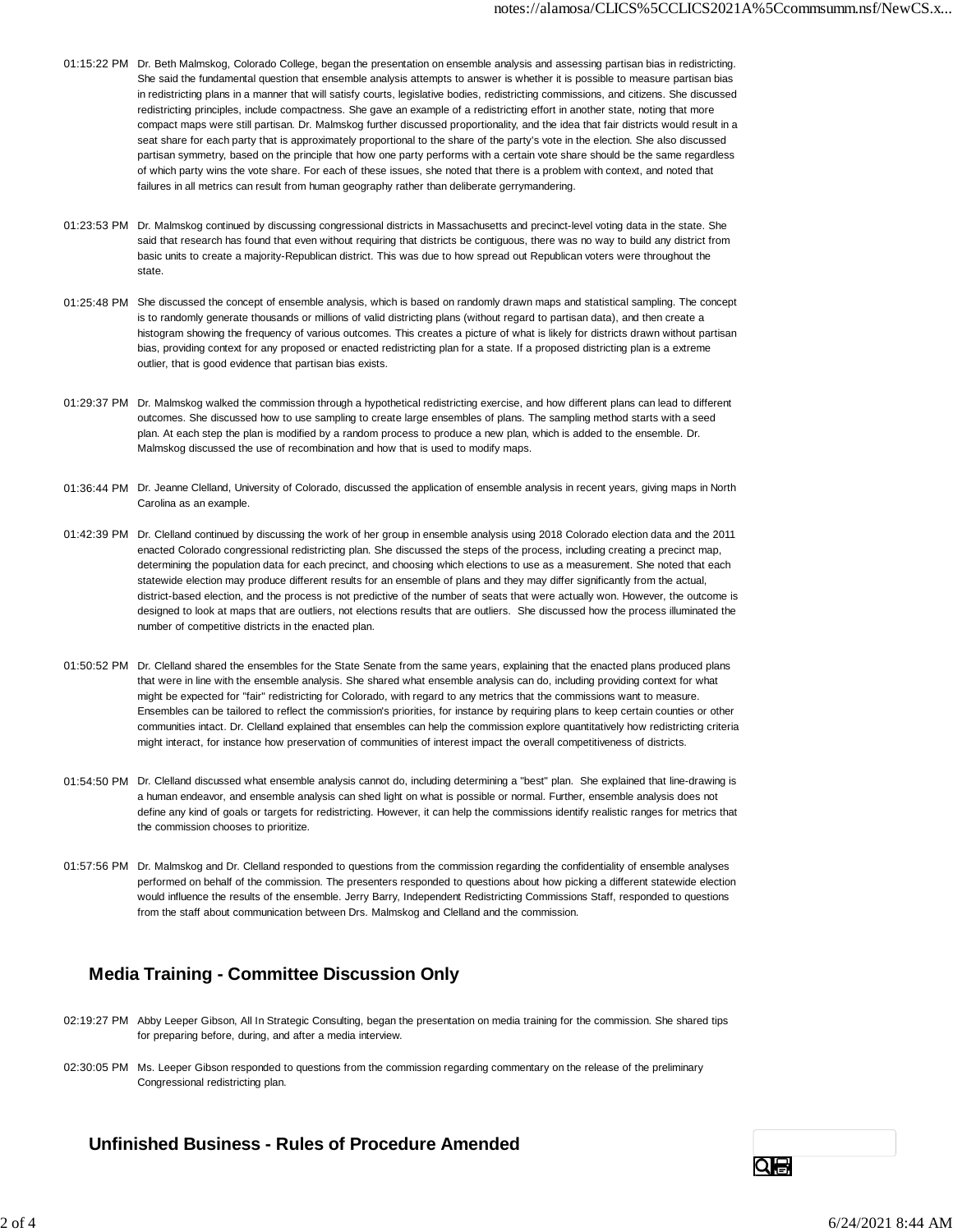02:48:26 PM Chair Perez shared an amendment to the commission's rules of procedure. The amendment incorporates the process for commission policies, as discussed and adopted at the June 11 commission meeting.

| 02:49:18 PM                                                                                                                                | Motion                                                                                                                                                                                                                                                                         | Amend the commission's rules of procedure to incorporate section 8.4 on commission policies<br>(seconded by Hass). |  |  |  |  |  |                                                                 |  |  |
|--------------------------------------------------------------------------------------------------------------------------------------------|--------------------------------------------------------------------------------------------------------------------------------------------------------------------------------------------------------------------------------------------------------------------------------|--------------------------------------------------------------------------------------------------------------------|--|--|--|--|--|-----------------------------------------------------------------|--|--|
|                                                                                                                                            | Moved<br>Seconded                                                                                                                                                                                                                                                              | John Buckley                                                                                                       |  |  |  |  |  |                                                                 |  |  |
|                                                                                                                                            | Hunter<br><b>Barnett</b><br>Heather<br>Barry<br>John<br><b>Buckley</b><br>Samuel<br>Greenidge<br>Constance<br>Hass<br>Gary<br>Horvath<br>Aislinn<br>Kottwitz<br>Amber<br>McReynolds<br>Blanca<br>Uzeta<br>O'Leary<br>Robin<br>Schepper<br>Kevin<br>Fletcher<br>Carlos<br>Perez |                                                                                                                    |  |  |  |  |  |                                                                 |  |  |
| 02:49:45 PM Commission discussion turned to timeline review. Commissioner Perez discussed changes to the redistricting timeline to reflect |                                                                                                                                                                                                                                                                                |                                                                                                                    |  |  |  |  |  | YES: 0 NO: 0 EXC: 0 ABS: 0 FINAL ACTION: Pass Without Objection |  |  |
|                                                                                                                                            | the scheduling of the public hearings. He discussed scheduling a special meeting of the commission to review the preliminary                                                                                                                                                   |                                                                                                                    |  |  |  |  |  |                                                                 |  |  |

the scheduling of the public hearings. He discussed scheduling a special meeting of the commission to review the preliminary staff plans on Tuesday, June 29 from 8 to 10 a.m. He noted that the commission will meet on July 2. He discussed pausing regular commission meetings while the commission is traveling conducting public hearings, and the commission agreed to suspend its Friday meeting schedule in July and August. Jessika Shipley, Independent Redistricting Commissions Staff, noted that the commission will need to make a recommendation about the reallocation of incarcerated persons by August 16.

03:00:01 PM The commission discussed the dates for the public hearings that will occur after the release of the first staff map, and commission staff noted that these hearings will be held in September.

03:02:19 PM The commission took a brief recess.

## **Subcommittee Reports - Committee Discussion Only**

03:13:55 PM The commission reconvened. Commissioner Schepper gave the update from the Public Comment and Outreach Standing Subcommittee. She shared updates regarding the format of the upcoming public hearings. Commissioner O'Leary noted that the Outside Legal Counsel and Legislative Affairs Standing Subcommittee did not meet this week. Commissioner Horvath gave the update from the Mapping and Quantitative Methods Standing Subcommittee.

## **Staff Reports - Committee Discussion Only**

03:25:55 PM Ms. Shipley introduced Zack Beaudoin and Matthu Beck who are new staff for the commission. Ms. Shipley noted that materials from the earlier presentations would be shared in the commission's Box account. She clarified that the meeting to review the preliminary map would be on Tuesday, June 29 at 8 a.m. She further introduced Pierce Lively, Independent Redistricting Commissions Staff.

Qe